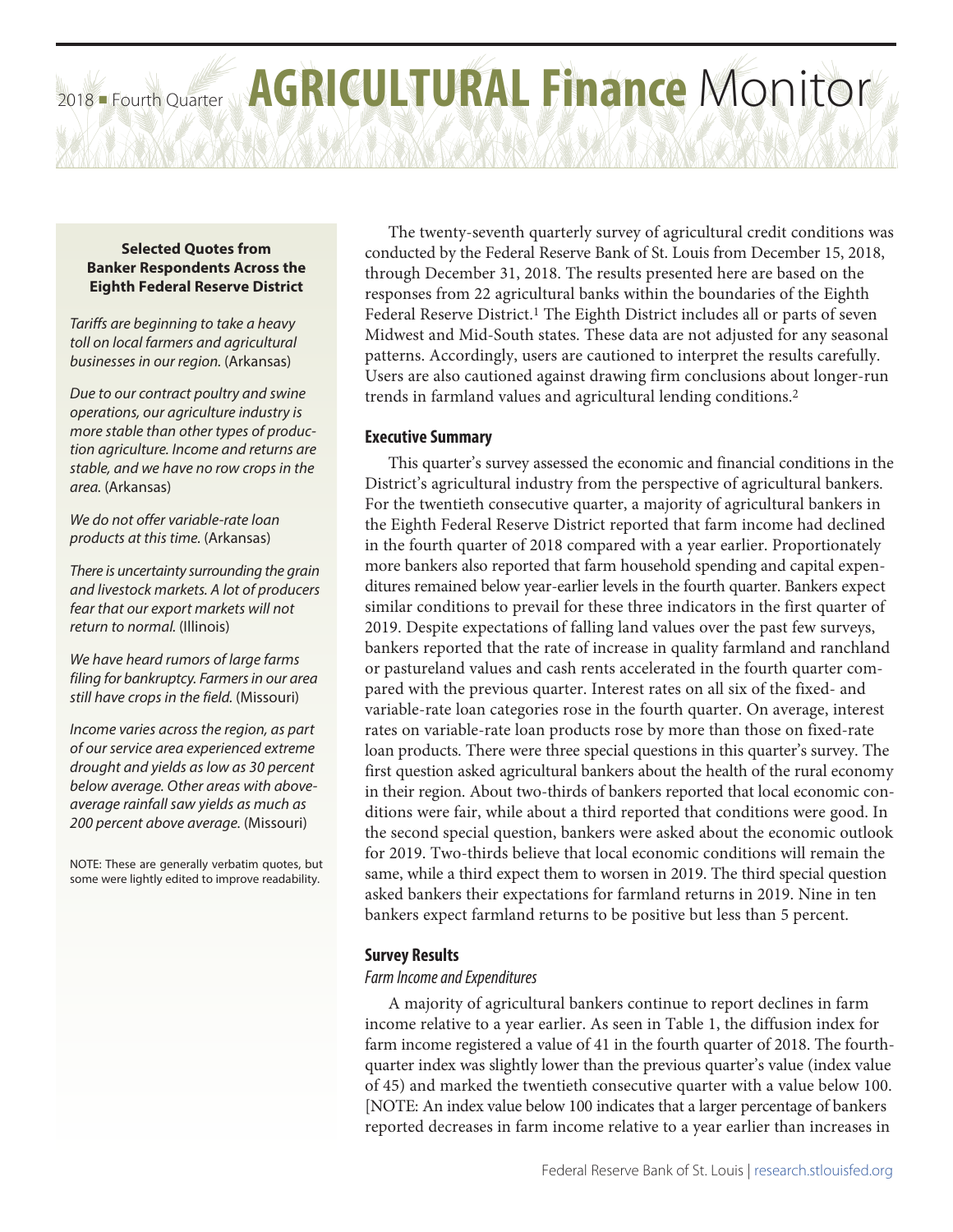In the survey, bankers are regularly asked two types of questions: (i) estimates of current dollar values and interest rates and (ii) expectations for future values. Dollar values and rates refer to the fourth quarter of 2018. Regarding expectations for future values, bankers were asked whether they expect values to increase, decrease, or remain constant (either relative to a year ago or relative to current values; see table descriptions). A "diffusion index" value was then created for "income and expenditures" and for the 3-month trends in "land values" and "cash rents" (per acre). The diffusion index was created by subtracting the percent of bankers that responded "decrease" from the percent that responded "increase" and then adding 100. We reasonably interpret a "remain constant" response as half a "decrease" response and half an "increase" response. Hence, index values from 0 to 99 indicate a majority witnessed/expected decreases; index values from 101 to 200 indicate a majority witnessed/expected increases; and an index value of 100 indicates an even split. More specifically, lower index values indicate proportionately more bankers witnessed/expected decreases.

The results reported in these tables refer to the entire Eighth Federal Reserve District.

# **Table 1**

### **Income and Expenditures (versus year-ago levels)**

|                    | <b>Index value</b> |
|--------------------|--------------------|
| <b>Farm income</b> |                    |
| 2018:Q4 (actual)   | 41                 |
| 2019:Q1 (expected) | 48                 |
| Household spending |                    |
| 2018:Q4 (actual)   | 68                 |
| 2019:Q1 (expected) | 73                 |
| Capital spending   |                    |
| 2018:Q4 (actual)   | 29                 |
| 2019:Q1 (expected) | 48                 |
|                    |                    |

NOTE: Actual and expected values for the indexes use all responses from the 2018:Q4 survey.

farm income.] Expectations for farm income in the first quarter of 2019 were only slightly better (index value of 48). Responses indicate that household spending and farmrelated capital spending declined in the fourth quarter from a year earlier. However, the index values suggest fewer bankers reported declines in household spending (index value of 68) compared with farm-related capital expenditures (index value of 29). Bankers are slightly less pessimistic about the prospects for household spending and capital expenditures in the first quarter of 2019. The diffusion indexes for farm income, household spending, and capital expenditures are reported in Figures 3 to 5, respectively. Readers are reminded that farm income is highly volatile and subject to seasonal fluctuations. Readers are also reminded that the index values in Table 1 are based on all responses received for the fourth-quarter survey and thus can differ from the values reported in Figures 3 to 5. [See note at the bottom of Figure 8.]

# **Table 2**

### **Land Values and Cash Rents (year/year change)**

|                          | Percent or<br>index value |
|--------------------------|---------------------------|
| <b>Land values</b>       |                           |
| Quality farmland         | 3.4%                      |
| Expected 3-month trend   | 81                        |
| Ranchland or pastureland | 6.5%                      |
| Expected 3-month trend   | 83                        |
| Cash rents               |                           |
| Quality farmland         | 2.9%                      |
| Expected 3-month trend   | 76                        |
| Ranchland or pastureland | 1.3%                      |
| Expected 3-month trend   | 88                        |

NOTE: Changes in land values and cash rents are calculated using a common sample of respondents for the most recent survey as well as the survey conducted a year ago. Expected trends of land values and cash rents are calculated using all responses from the 2018:Q4 survey. Expected trends are presented as a diffusion index; see the note above for details about interpreting diffusion indexes.

## *Current and Expected Land Values and Cash Rents*

Table 2 reports year-to-year percent changes in currentquarter land values and cash rents, and banker expectations for land values and cash rents over the next three months (first quarter of 2019). Quality farmland values rose 3.4 percent in the fourth quarter from a year earlier, a modest acceleration from the 2.5 percent increase registered in the third quarter. Ranchland or pastureland values increased by 6.5 percent in the fourth quarter after increasing 1.5 percent in the third quarter. Similar to previous reports, proportionately more bankers expect quality farmland values and ranchland or pastureland values to decline over the next three months (index values of 81 and 83, respec-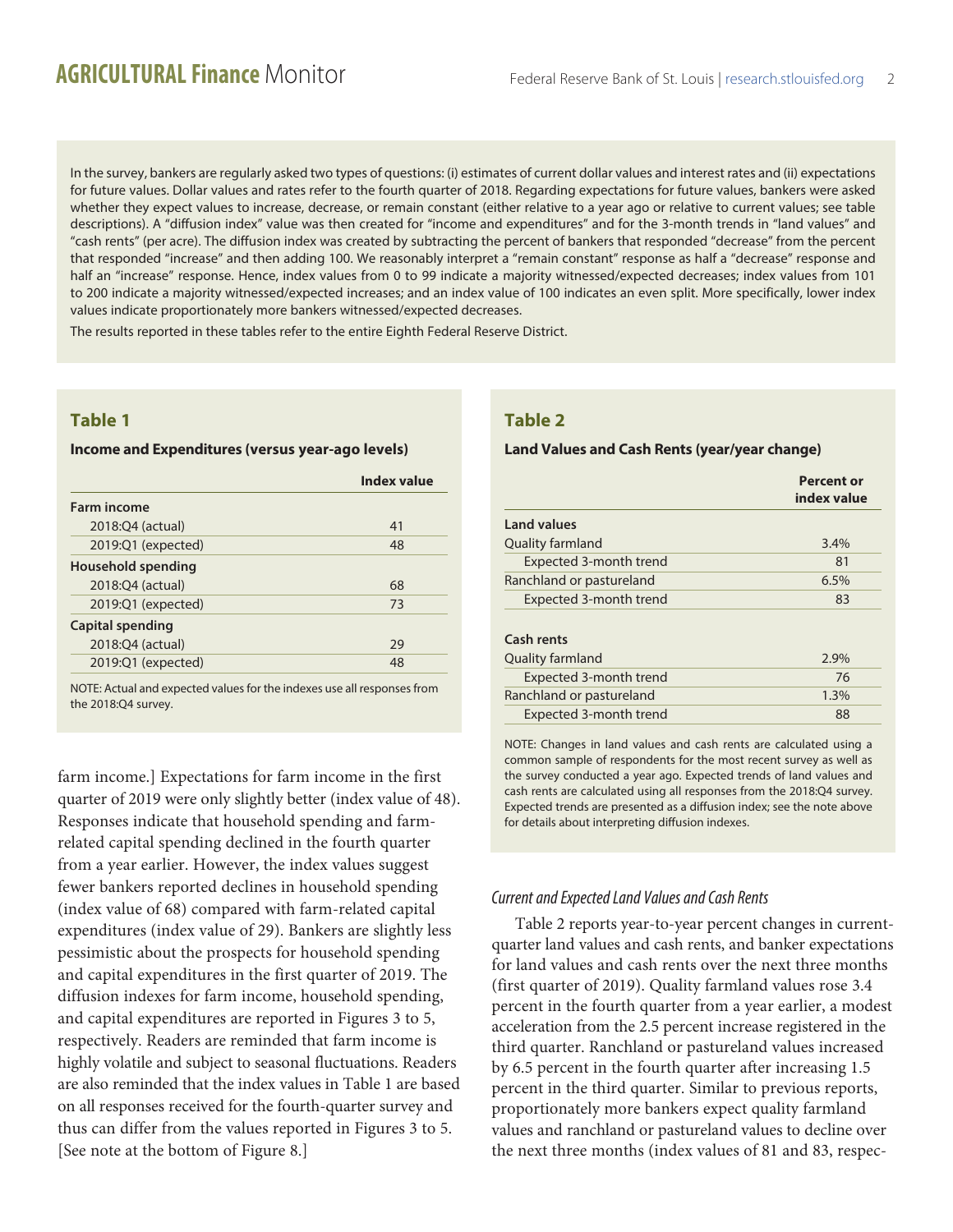

### **Figure 1 Year-Over-Year Change in Average Eighth District Land Values**

NOTE: Percent changes are calculated using responses only from those banks reporting in both the past and the current quarters.



### **Figure 2 Year-Over-Year Change in Average Eighth District Cash Rents**

NOTE: Percent changes are calculated using responses only from those banks reporting in both the past and the current quarters.

tively). Cash rents for quality farmland rose 2.9 percent in the fourth quarter, following a 2 percent gain in the third quarter. Cash rents for ranchland or pastureland rose by less, 1.3 percent, after increasing by 0.8 percent in the third quarter. Similar to farmland and ranchland or pastureland values, proportionately more bankers expect that cash rents for both types of land will decline over the next three months. See Figures 1 and 2 for a historical perspective of land values and cash rents, respectively.

### *Outcomes Relative to Previous-Quarter Expectations*

Table 3 reports diffusion indexes for farm income, household expenditures, farm-related capital expenditures, and three bank-related financial metrics for the fourth quarter of 2018 compared with the values that were expected in the previous survey three months earlier. [NOTE: For Table 3, we compute diffusion indexes using only those banks that responded to both the 2018 third-quarter and 2018 fourth-quarter surveys.] Overall, compared with their expectations from three months earlier, proportionately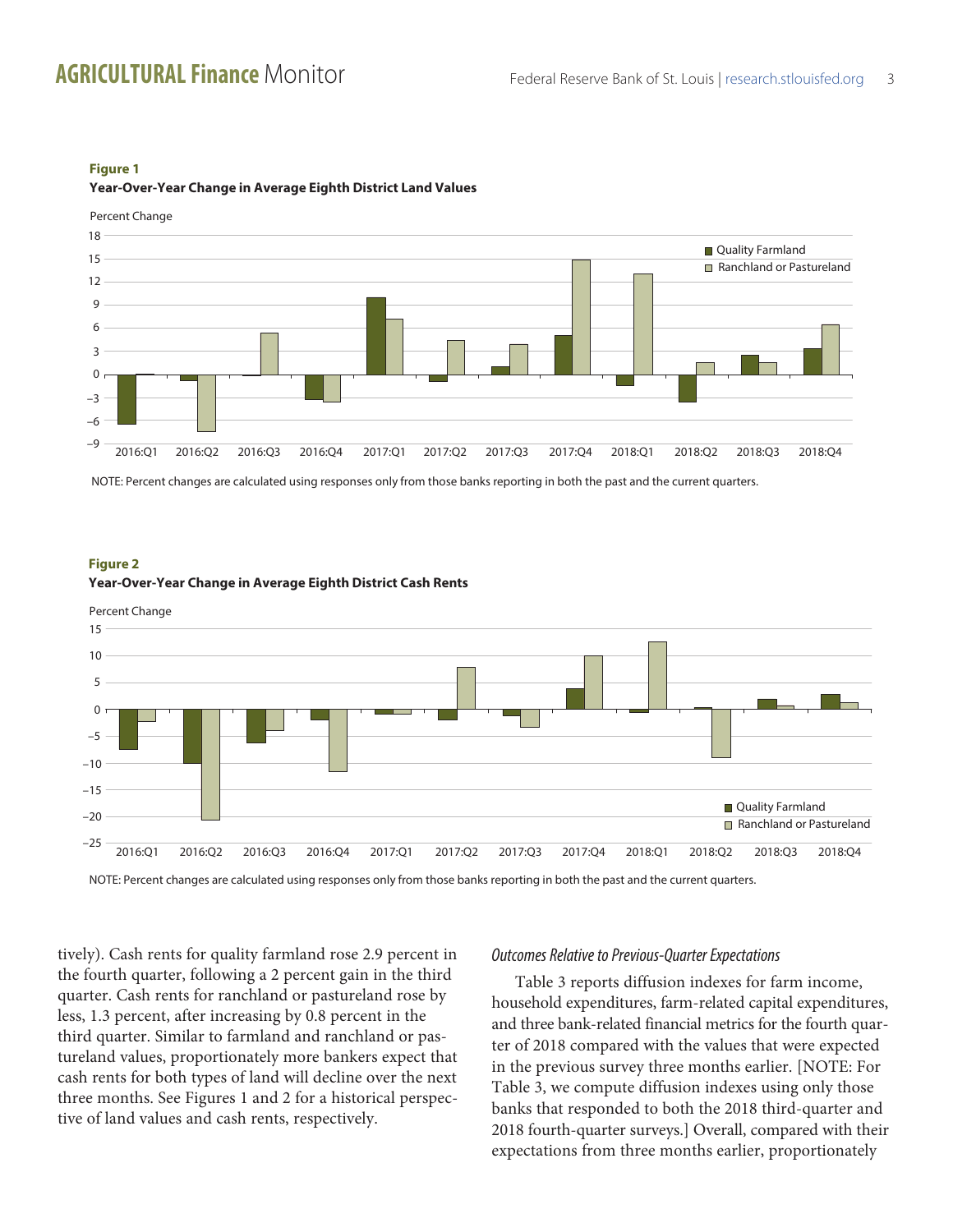# **Table 3**

### **2018:Q4 Variables (versus year-ago levels)**

|                              | <b>Index value</b> |
|------------------------------|--------------------|
| <b>Farm income</b>           |                    |
| Expected                     | 42                 |
| Actual                       | 42                 |
| <b>Difference</b>            | $\Omega$           |
| <b>Household spending</b>    |                    |
| Expected                     | 53                 |
| Actual                       | 68                 |
| <b>Difference</b>            | 16                 |
| <b>Capital spending</b>      |                    |
| Expected                     | 44                 |
| Actual                       | 22                 |
| <b>Difference</b>            | $-22$              |
| <b>Demand for loans</b>      |                    |
| Expected                     | 116                |
| Actual                       | 126                |
| <b>Difference</b>            | 11                 |
| <b>Availability of funds</b> |                    |
| Expected                     | 79                 |
| Actual                       | 84                 |
| <b>Difference</b>            | 5                  |
| Rate of loan repayment       |                    |
| Expected                     | 105                |
| Actual                       | 58                 |
| <b>Difference</b>            | $-47$              |

NOTE: All variables are reported using a diffusion index. See the note above Table 1 for details about interpreting diffusion indexes. For comparison purposes, we compute diffusion indexes using only those banks that responded to the given questions in both the past and the current quarters. Components may not sum to totals due to rounding.

fewer bankers reported that household spending, the demand for loans, and the availability of funds declined in the fourth quarter from a year earlier (as noted by the larger actual value compared with the expected value). By contrast, proportionately more bankers reported declines in capital spending and loan repayment rates in the fourth quarter than they had expected three months earlier.

### *Financial Conditions*

Table 4 reports the District bankers' assessment of current and prospective lending conditions in the fourth quarter of 2018 compared with four quarters earlier. Proportionately more bankers reported an increase in loan demand from a year earlier in the fourth quarter (diffusion

# **Table 4**

### **Lending Conditions (versus year-ago levels)**

|                              | <b>Index value</b> |
|------------------------------|--------------------|
| <b>Demand for loans</b>      |                    |
| 2018:Q4 (actual)             | 123                |
| 2019:Q1 (expected)           | 127                |
| <b>Availability of funds</b> |                    |
| 2018:04 (actual)             | 82                 |
| 2019:Q1 (expected)           | 86                 |
| Rate of loan repayment       |                    |
| 2018:Q4 (actual)             | 59                 |
| 2019:Q1 (expected)           | 76                 |

NOTE: Demand for loans, availability of funds, and rate of loan repayment are reported using a diffusion index. See the note above Table 1 for details about interpreting diffusion indexes. Actual and expected values for indexes use all responses from the 2018:Q4 survey.

# **Table 5**

### **Interest Rates (%)**

|                                 | 2018:04 | 2018:03 | Change |
|---------------------------------|---------|---------|--------|
| <b>Operating</b>                |         |         |        |
| Fixed                           | 6.08    | 5.86    | 0.22   |
| Variable                        | 5.91    | 5.60    | 0.31   |
| Machinery/<br>intermediate-term |         |         |        |
| Fixed                           | 6.23    | 6.03    | 0.19   |
| Variable                        | 6.06    | 5.70    | 0.36   |
| Farm real estate                |         |         |        |
| Fixed                           | 6.13    | 5.92    | 0.20   |
| Variable                        | 5.91    | 5.65    | 0.26   |
|                                 |         |         |        |

NOTE: For comparison purposes, we calculate interest rates in both periods using a common sample of banks that responded to the given questions in both the past and the current quarters. Components may not sum to totals due to rounding.

index of 123). A similar percentage of bankers expect loan demand to increase in the first quarter of 2019 as farmers gear-up for the spring planting season. By contrast, proportionately more bankers reported declines in the availability of funds and in the rate of loan repayment in the fourth quarter. A slightly larger percentage of bankers though still a minority—expect repayment rates to increase in the first quarter of 2019. By and large, banker expectations for the availability of funds in the first quarter are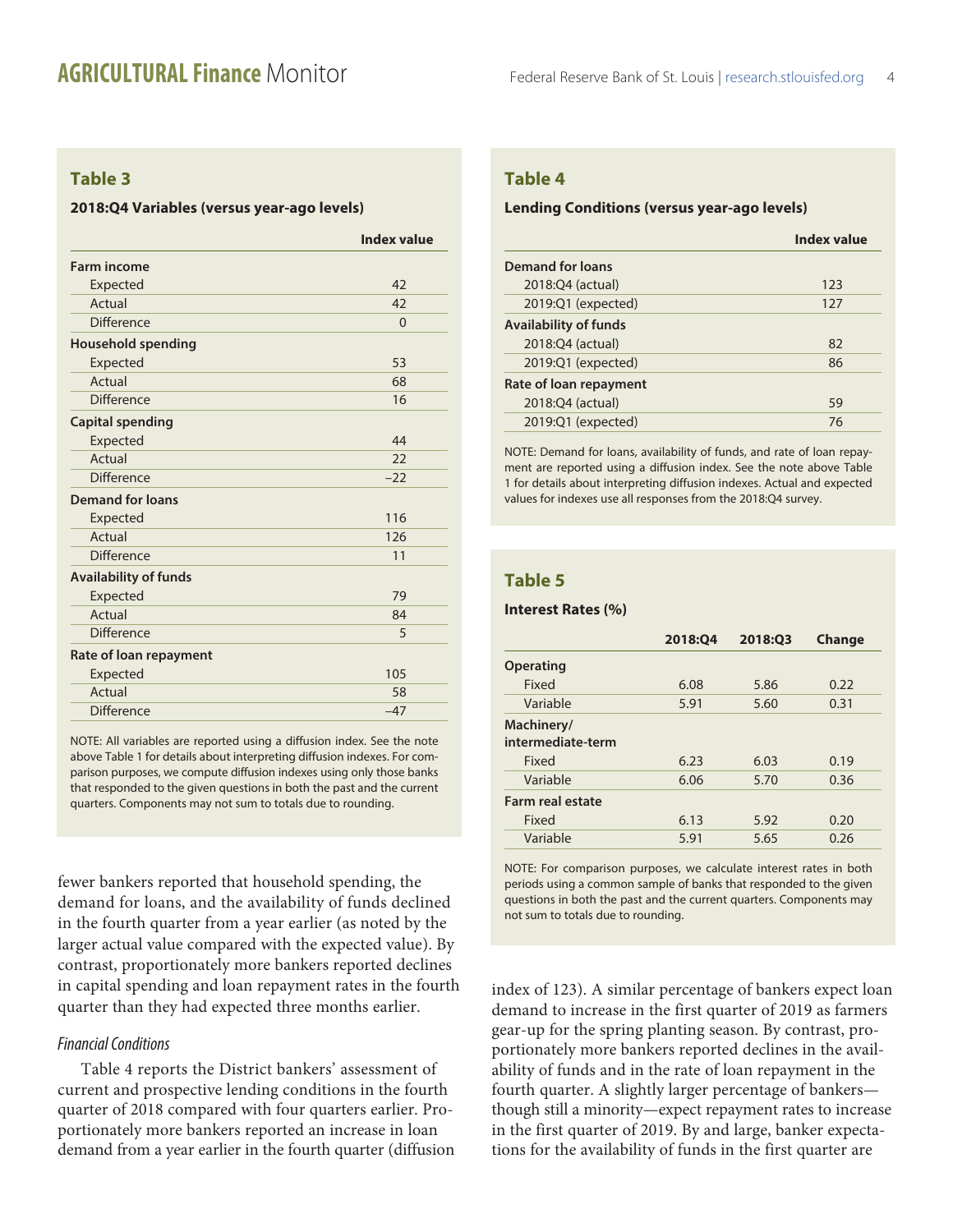### **Figure 3**







#### **Figure 4**

### **Household Spending: Expected and Actual Values**



#### **Figure 5**

#### **Capital Spending: Expected and Actual Values**



NOTE: All variables in Figures 3 through 8 are reported using a diffusion index. See the note above Table 1 for details about interpreting diffusion indexes. For comparison purposes, we compute diffusion indexes using only those banks that responded to the given questions in both the past and the current quarters. Expected values for indexes in 2019:Q1 are calculated using only the responses from the 2018:Q4 survey. There is no actual value (and hence no bar) for the final quarter shown in each figure. For all previous quarters, if no bar is shown, the actual value is 100.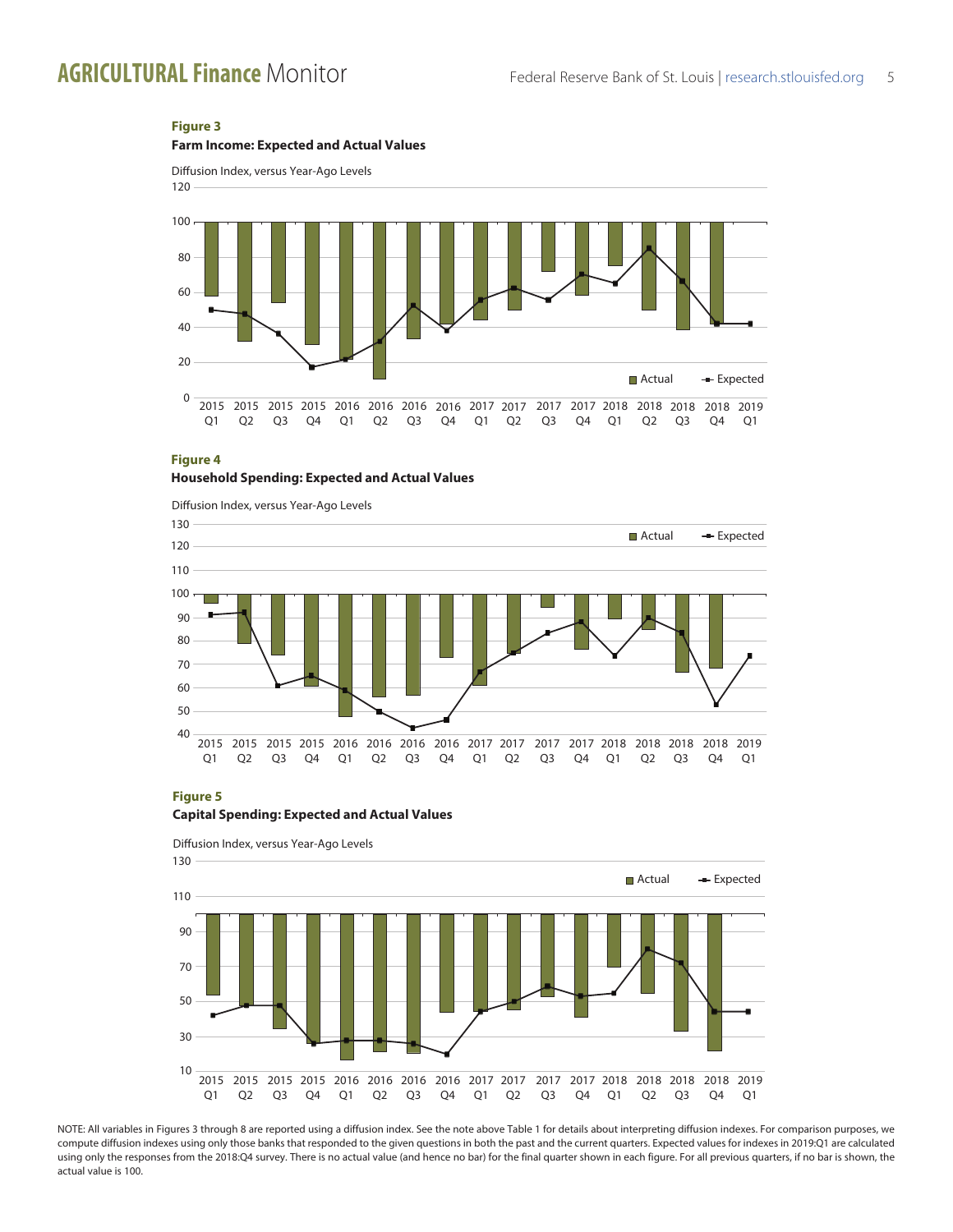## **Figure 6**

**Demand for Loans: Expected and Actual Values**



### **Figure 7**

### **Availability of Funds: Expected and Actual Values**



#### **Figure 8**





NOTE: All variables in Figures 3 through 8 are reported using a diffusion index. See the note above Table 1 for details about interpreting diffusion indexes. For comparison purposes, we compute diffusion indexes using only those banks that responded to the given questions in both the past and the current quarters. Expected values for indexes in 2019:Q1 are calculated using only the responses from the 2018:Q4 survey. There is no actual value (and hence no bar) for the final quarter shown in each figure. For all previous quarters, if no bar is shown, the actual value is 100.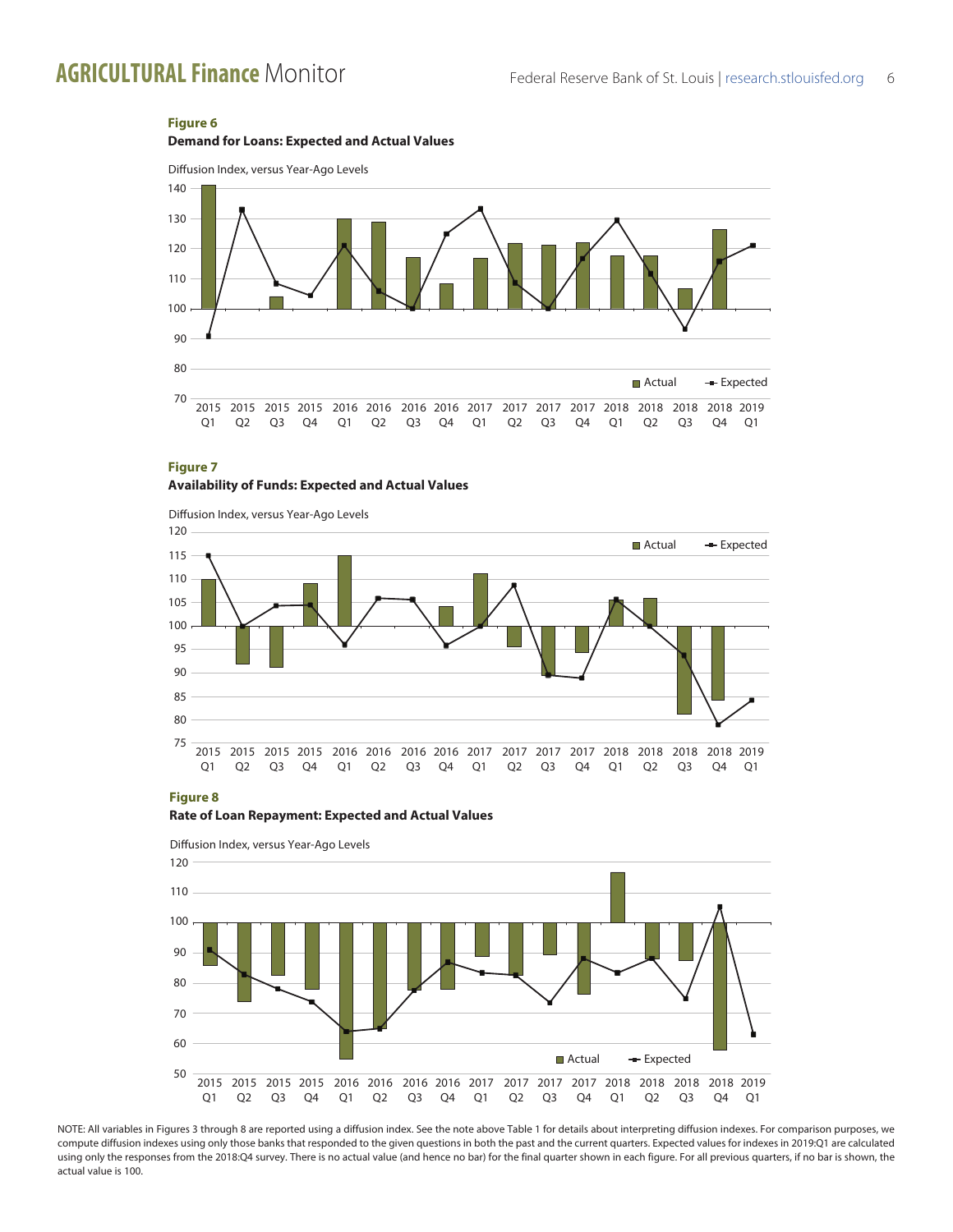not much different from those that prevailed in the fourth quarter. [As noted in previous surveys, the actual index values for fourth-quarter values reported in Table 4 may differ from those reported in Table 3. The reason is that Table 4 uses all responses from the fourth-quarter 2018 survey, instead of a common sample between the current and previous surveys.]

Table 5 shows average interest rates on a variety of fixedand variable-rate loan types in the third and fourth quarters of 2018. Compared with the previous quarter, interest rates increased across all listed loan types in the fourth quarter. Interest rates increased the most for variable-rate machinery/intermediate-term loans (36 basis points), while rates increased the least for fixed-rate machinery/ intermediate-term loans (19 basis points). Across all categories, fixed-rate loans increased by an average of about 20 basis points in the fourth quarter, while variable-rate loans increased by an average of 31 basis points.

### *Special Questions*

Table 6 reports the results of three special questions posed to our agricultural bankers. The first question asked the bankers to assess the health of the rural economy in their region. Roughly two-thirds of bankers (64 percent) believe that the economy in their region could be characterized as fair, with another 32 percent rating the local economy as good. No banker reported exceptional economic conditions in his area, and only 5 percent characterized economic conditions as extremely poor. This question was asked of bankers in late 2017 (four quarters earlier). In that survey, 35 percent reported that the local economy was in good shape, 39 percent reported that it was in fair shape, and about a quarter (26 percent) reported that it was in poor shape. On net, then, the health of the rural economy has improved modestly over the past year according to agricultural bankers.

The second special question asked the bankers about their region's economic outlook for 2019. Two-thirds of the respondents expect economic conditions in their area to stay the same, while one-third expect economic conditions to worsen this year. No banker expected improving economic conditions in 2019 in his region.

The third special question asked our agricultural bankers their expectations for farmland returns in 2019. Nearly all of the respondents (91 percent) expect farmland returns to landowners in their area to be greater than 0 percent but less than 5 percent. The remaining 9 percent expect

# **Table 6**

### **Special Questions**

**How would you characterize the health of the rural economy (i.e., "Main Street") in your region?**

|                       | <b>Percent of respondents</b> |
|-----------------------|-------------------------------|
| <b>Extremely poor</b> |                               |
| Fair                  | 64                            |
| Good                  | 32                            |
| Exceptional           |                               |
|                       |                               |

#### **In 2019, I expect economic conditions in my area to**

|                 | <b>Percent of respondents</b> |
|-----------------|-------------------------------|
| Worsen          |                               |
| Remain the same |                               |
| Improve         |                               |

**Do you expect the return on farmland in your area for landowners in 2019 (rents less expenses divided by market value of land) will be**

|                                   | <b>Percent of respondents</b> |
|-----------------------------------|-------------------------------|
| Greater than 10%                  |                               |
| Greater than 5% but less than 10% | q                             |
| Greater than 0% but less than 5%  | 91                            |
| Negative (less than 0%)           |                               |

farmland returns in their area to be greater than 5 percent but less than 10 percent in 2019. This same question was posed to bankers in the fourth quarters of 2017 and 2015. The current quarter's results are exactly the same as a year earlier. However, three years earlier, in 2015, 13 percent expected farmland returns to be greater than 5 percent but less than 10 percent; 77 percent expected farmland returns to be greater than 0 percent but less than 5 percent; and 10 percent expected farmland returns to be negative in 2016. On balance, then, bankers have increasingly come to expect low, single-digit farmland returns.  $\blacksquare$ 

[Editor's Note: Due to low and declining response rates, the Federal Reserve Bank of St. Louis is evaluating the viability of the *Agricultural Finance Monitor*.]